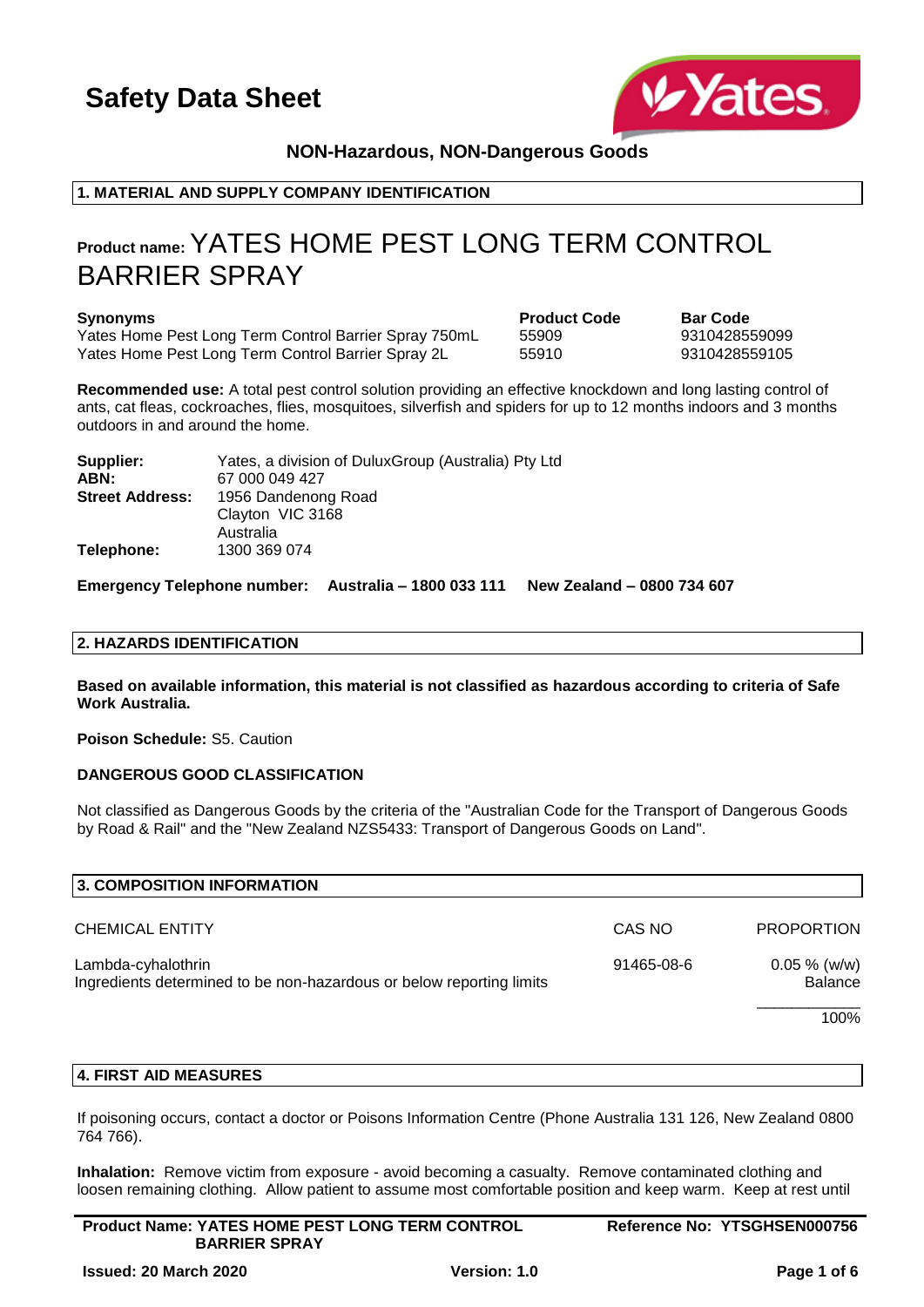

fully recovered. Seek medical advice if effects persist.

**Skin Contact:** If skin or hair contact occurs, remove contaminated clothing and flush skin and hair with running water. If swelling, redness, blistering or irritation occurs seek medical assistance.

**Eye contact:** If in eyes wash out immediately with water. In all cases of eye contamination it is a sensible precaution to seek medical advice.

**Ingestion:** Rinse mouth with water. If swallowed, do NOT induce vomiting. Give a glass of water to drink. Never give anything by the mouth to an unconscious patient. If vomiting occurs give further water. Seek medical advice.

**PPE for First Aiders:** Wear safety shoes, overalls, gloves, safety glasses. Available information suggests that gloves made from nitrile rubber should be suitable for intermittent contact. However, due to variations in glove construction and local conditions, the user should make a final assessment. Always wash hands before smoking, eating, drinking or using the toilet. Wash contaminated clothing and other protective equipment before storing or re-using.

**Notes to physician:** Treat symptomatically.

### **5. FIRE FIGHTING MEASURES**

**Hazchem Code:** Not applicable.

**Suitable extinguishing media:** If material is involved in a fire use water fog (or if unavailable fine water spray), alcohol resistant foam, standard foam, dry agent (carbon dioxide, dry chemical powder).

**Specific hazards:** Non-combustible material.

**Fire fighting further advice:** Not combustible, however following evaporation of aqueous component residual material can burn if ignited.

## **6. ACCIDENTAL RELEASE MEASURES**

### **SMALL SPILLS**

Wear protective equipment to prevent skin and eye contamination. Avoid inhalation of vapours or dust. Wipe up with absorbent (clean rag or paper towels). Collect and seal in properly labelled containers or drums for disposal.

### **LARGE SPILLS**

Clear area of all unprotected personnel. Slippery when spilt. Avoid accidents, clean up immediately. Wear protective equipment to prevent skin and eye contamination and the inhalation of vapours. Work up wind or increase ventilation. Contain - prevent run off into drains and waterways. Use absorbent (soil, sand or other inert material). Collect and seal in properly labelled containers or drums for disposal. If contamination of crops, sewers or waterways has occurred advise local emergency services.

### **Dangerous Goods - Initial Emergency Response Guide No:** Not applicable

## **7. HANDLING AND STORAGE**

**Handling:** Avoid eye contact and repeated or prolonged skin contact. Avoid inhalation of vapour, mist or aerosols.

**Storage:** Store in a cool, dry, well-ventilated place and out of direct sunlight. Store away from foodstuffs. Store away from incompatible materials described in Section 10. Store away from sources of heat and/or ignition. Keep container standing upright. Keep containers closed when not in use - check regularly for leaks.

**Product Name: YATES HOME PEST LONG TERM CONTROL BARRIER SPRAY Reference No: YTSGHSEN000756**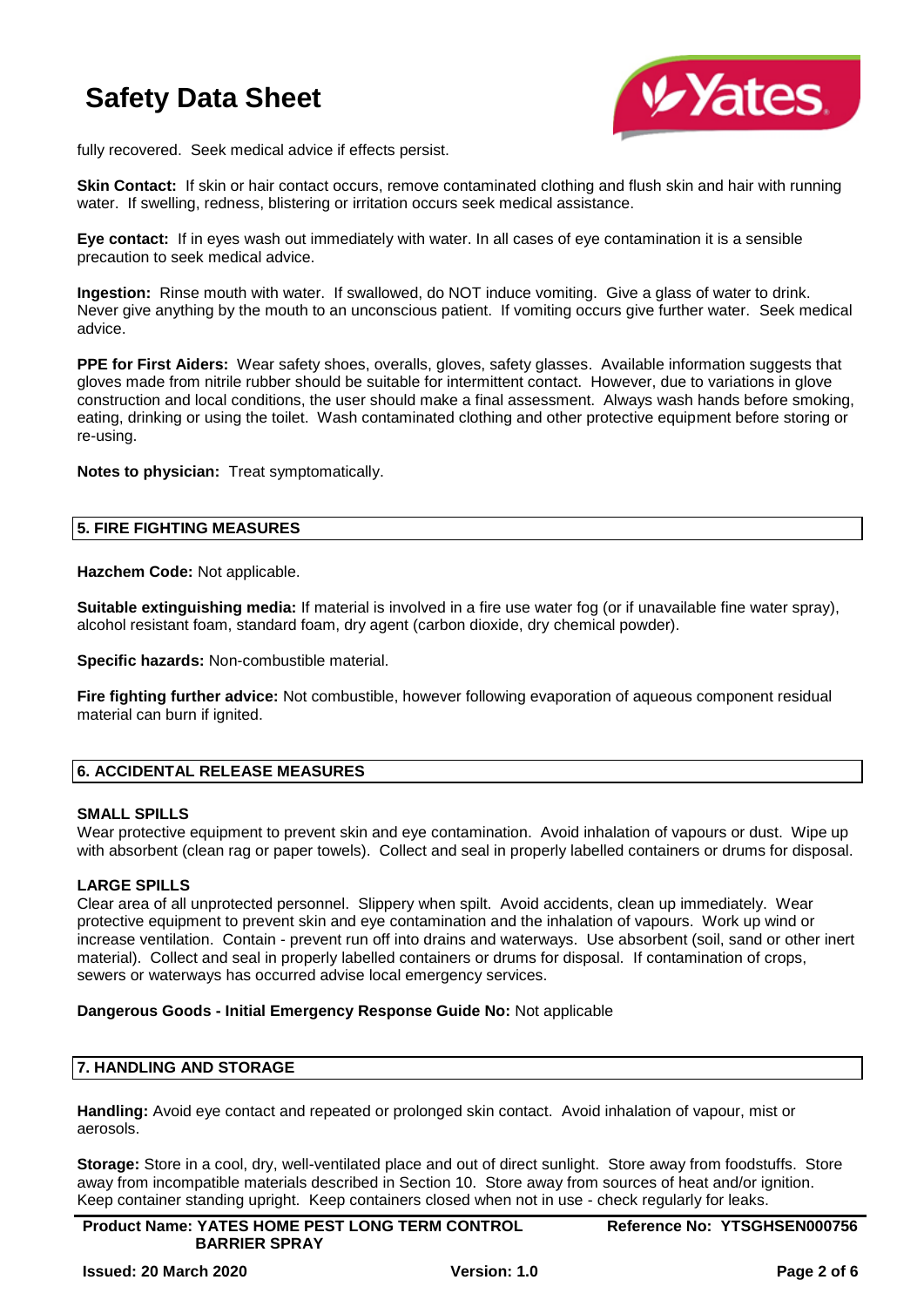

This material is a Scheduled Poison Schedule 5 (Caution) and must be stored, maintained and used in accordance with the relevant regulations.

### **8. EXPOSURE CONTROLS / PERSONAL PROTECTION**

**National occupational exposure limits:** No value assigned for this specific material by Safe Work Australia.

**Biological Limit Values:** As per the "National Model Regulations for the Control of Workplace Hazardous Substances (Safe Work Australia)" the ingredients in this material do not have a Biological Limit Allocated.

**Engineering Measures:** Natural ventilation should be adequate under normal use conditions.

**Personal Protection Equipment:** SAFETY SHOES, OVERALLS, GLOVES, SAFETY GLASSES.

Wash hands after use.

Wear safety shoes, overalls, gloves, safety glasses. Available information suggests that gloves made from nitrile rubber should be suitable for intermittent contact. However, due to variations in glove construction and local conditions, the user should make a final assessment. Always wash hands before smoking, eating, drinking or using the toilet. Wash contaminated clothing and other protective equipment before storing or re-using.

**Hygiene measures:** Keep away from food, drink and animal feeding stuffs. When using do not eat, drink or smoke. Wash hands prior to eating, drinking or smoking. Avoid contact with clothing. Avoid eye contact and repeated or prolonged skin contact. Avoid inhalation of vapour, mist or aerosols. Ensure that eyewash stations and safety showers are close to the workstation location.

### **9. PHYSICAL AND CHEMICAL PROPERTIES**

| Form:          | Liquid            |
|----------------|-------------------|
| <b>Colour:</b> | Milky white       |
| Odour:         | Like phenol, weak |

**Solubility:** Miscible with water **Specific Gravity:** 0.998 **Relative Vapour Density (air=1):** >1 **Vapour Pressure (20 °C):** N Av **Flash Point (°C):** N App **Flammability Limits (%):** N App **Autoignition Temperature (°C):** N Av **Melting Point/Range (°C):** N Av **Boiling Point/Range (°C):** N Av **pH:**  $5.0 - 5.5$ **Viscosity:** N Av **Total VOC (g/Litre):** N Av

(Typical values only - consult specification sheet)  $N Av = Not available, N App = Not applicable$ 

### **10. STABILITY AND REACTIVITY**

**Chemical stability:** This material is thermally stable when stored and used as directed.

**Conditions to avoid:** Elevated temperatures and sources of ignition.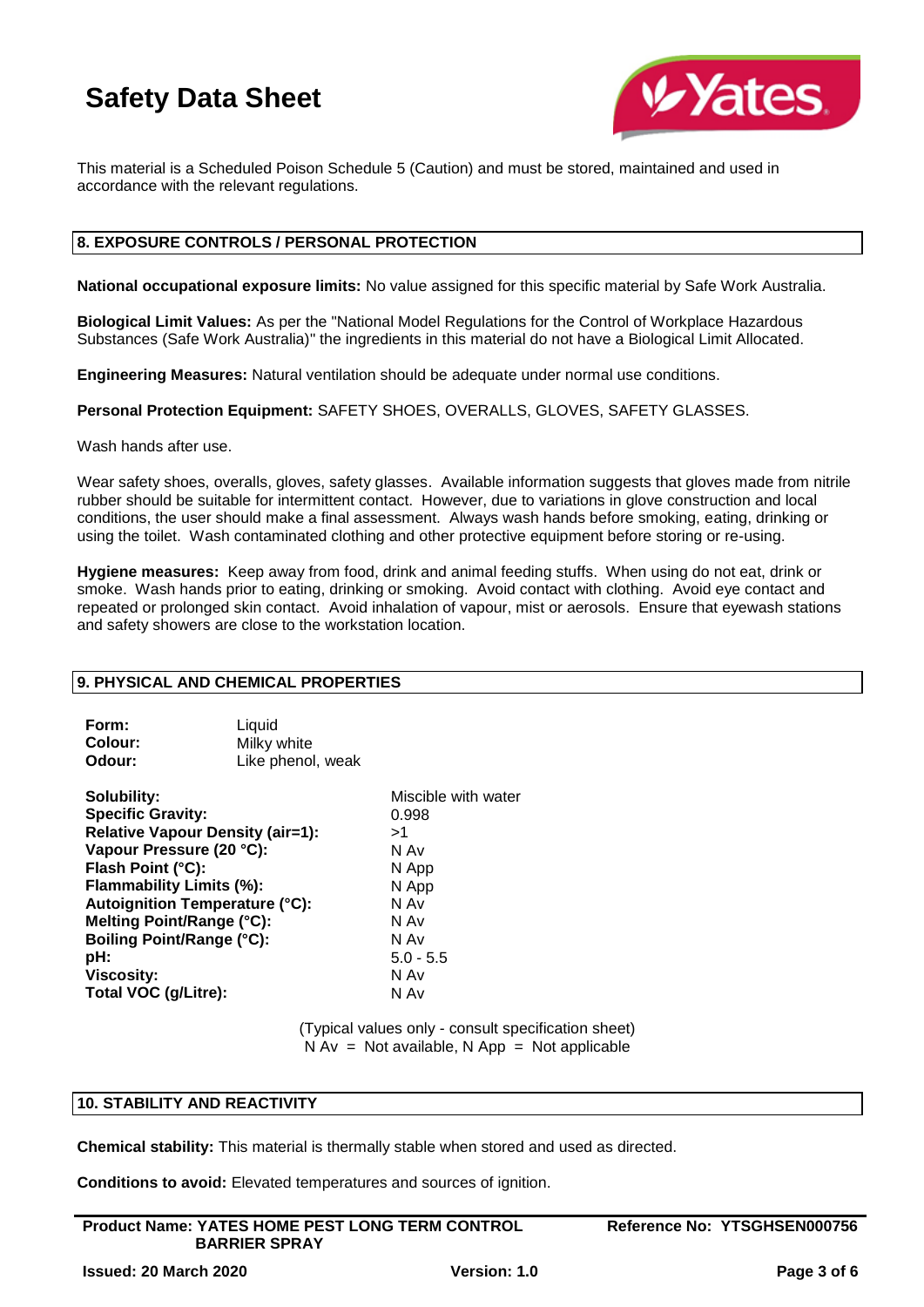

**Incompatible materials:** Oxidising agents.

**Hazardous decomposition products:** Oxides of carbon and nitrogen, smoke and other toxic fumes.

**Hazardous reactions:** No known hazardous reactions.

## **11. TOXICOLOGICAL INFORMATION**

No adverse health effects expected if the product is handled in accordance with this Safety Data Sheet and the product label. Symptoms or effects that may arise if the product is mishandled and overexposure occurs are:

### **Acute Effects**

**Inhalation:** Material may be an irritant to mucous membranes and respiratory tract.

**Skin contact:** Contact with skin may result in irritation.

**Ingestion:** Swallowing can result in nausea, vomiting and irritation of the gastrointestinal tract.

**Eye contact:** May be an eye irritant.

#### **Acute toxicity**

**Inhalation:** This material has been classified as non-hazardous. Acute toxicity estimate (based on ingredients): LC50 > 20.0 mg/L for vapours or LC50 > 5.0 mg/L for dust and mist or LC50 > 20,000 ppm for gas

**Skin contact:** This material has been classified as non-hazardous. Acute toxicity estimate (based on ingredients): >2,000 mg/Kg bw

**Ingestion:** This material has been classified as non-hazardous. Acute toxicity estimate (based on ingredients): >2,000 mg/Kg bw

**Corrosion/Irritancy:** Eye: this material has been classified as not corrosive or irritating to eyes. Skin: this material has been classified as not corrosive or irritating to skin.

**Sensitisation:** Inhalation: this material has been classified as not a respiratory sensitiser. Skin: this material has been classified as not a skin sensitiser.

**Aspiration hazard:** This material has been classified as non-hazardous.

**Specific target organ toxicity (single exposure):** This material has been classified as non-hazardous.

**Chronic Toxicity**

**Mutagenicity:** This material has been classified as non-hazardous.

**Carcinogenicity:** This material has been classified as non-hazardous.

**Reproductive toxicity (including via lactation):** This material has been classified as non-hazardous.

**Specific target organ toxicity (repeat exposure):** This material has been classified as non-hazardous.

### **12. ECOLOGICAL INFORMATION**

Avoid contaminating waterways.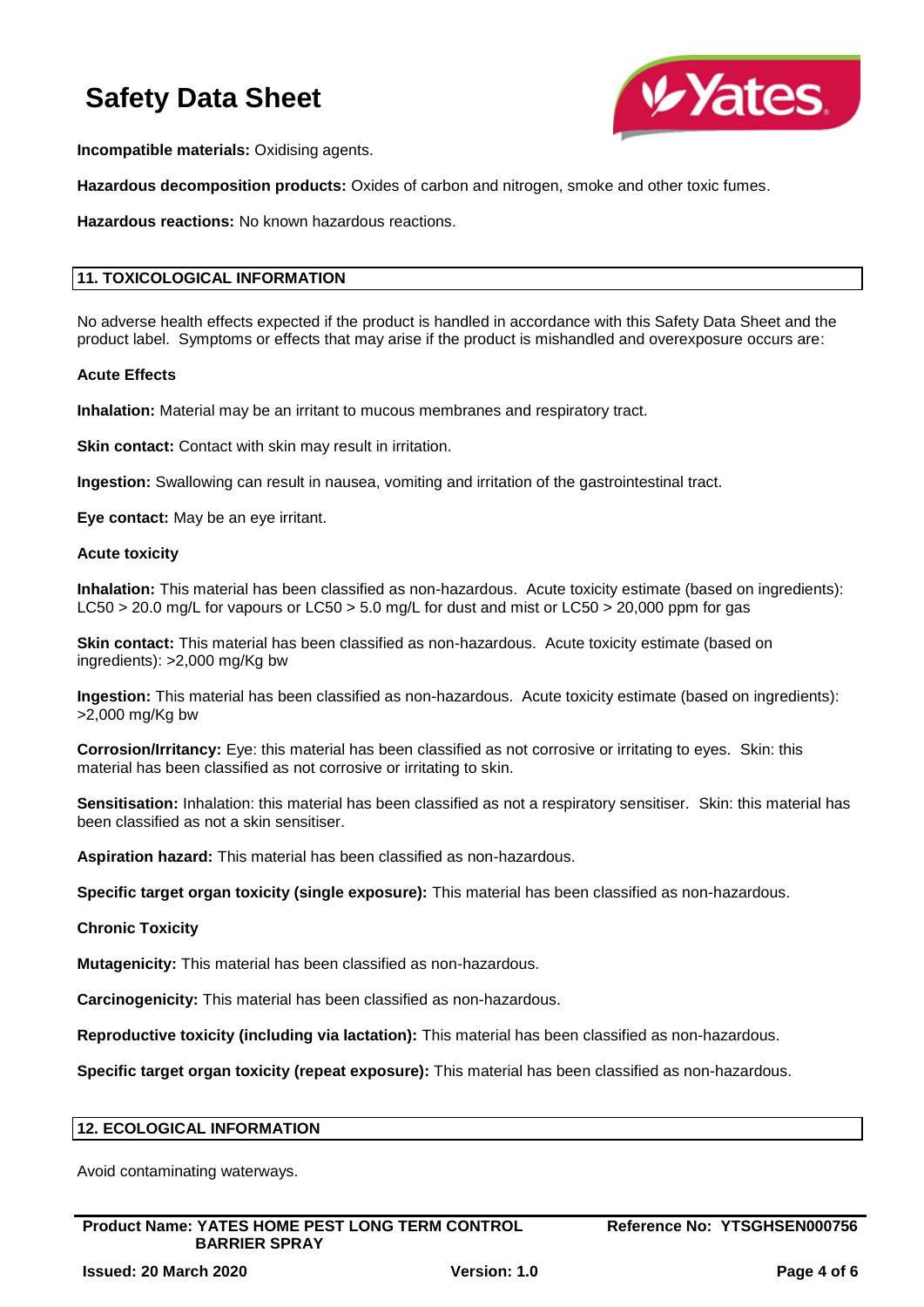

**Acute aquatic hazard:** This material has been classified as non-hazardous. Acute toxicity estimate (based on ingredients): >100 mg/L

**Long-term aquatic hazard:** This material has been classified as non-hazardous. Non-rapidly or rapidly degradable substance for which there are adequate chronic toxicity data available OR in the absence of chronic toxicity data, Acute toxicity estimate (based on ingredients): >100 mg/L, where the substance is not rapidly degradable and/or BCF  $<$  500 and/or log  $K_{ow}$   $<$  4.

**Ecotoxicity:** No information available.

**Persistence and degradability:** No information available.

**Bioaccumulative potential:** No information available.

**Mobility:** No information available.

## **13. DISPOSAL CONSIDERATIONS**

Persons conducting disposal, recycling or reclamation activities should ensure that appropriate personal protection equipment is used, see "Section 8. Exposure Controls and Personal Protection" of this SDS.

If possible material and its container should be recycled. If material or container cannot be recycled, dispose in accordance with local, regional, national and international Regulations.

## **14. TRANSPORT INFORMATION**

## **ROAD AND RAIL TRANSPORT**

Not classified as Dangerous Goods by the criteria of the "Australian Code for the Transport of Dangerous Goods by Road & Rail" and the "New Zealand NZS5433: Transport of Dangerous Goods on Land".

### **MARINE TRANSPORT**

Not classified as Dangerous Goods by the criteria of the International Maritime Dangerous Goods Code (IMDG Code) for transport by sea.

### **AIR TRANSPORT**

Not classified as Dangerous Goods by the criteria of the International Air Transport Association (IATA) Dangerous Goods Regulations for transport by air.

### **15. REGULATORY INFORMATION**

### **This material is not subject to the following international agreements:**

Montreal Protocol (Ozone depleting substances) The Stockholm Convention (Persistent Organic Pollutants) The Rotterdam Convention (Prior Informed Consent) Basel Convention (Hazardous Waste) International Convention for the Prevention of Pollution from Ships (MARPOL)

### **This material/constituent(s) is covered by the following requirements:**

• The Standard for the Uniform Scheduling of Medicines and Poisons (SUSMP) established under the Therapeutic Goods Act (Commonwealth).

• All components of this product are listed on or exempt from the Australian Inventory of Chemical Substances (AICS).

## **16. OTHER INFORMATION**

**Product Name: YATES HOME PEST LONG TERM CONTROL BARRIER SPRAY**